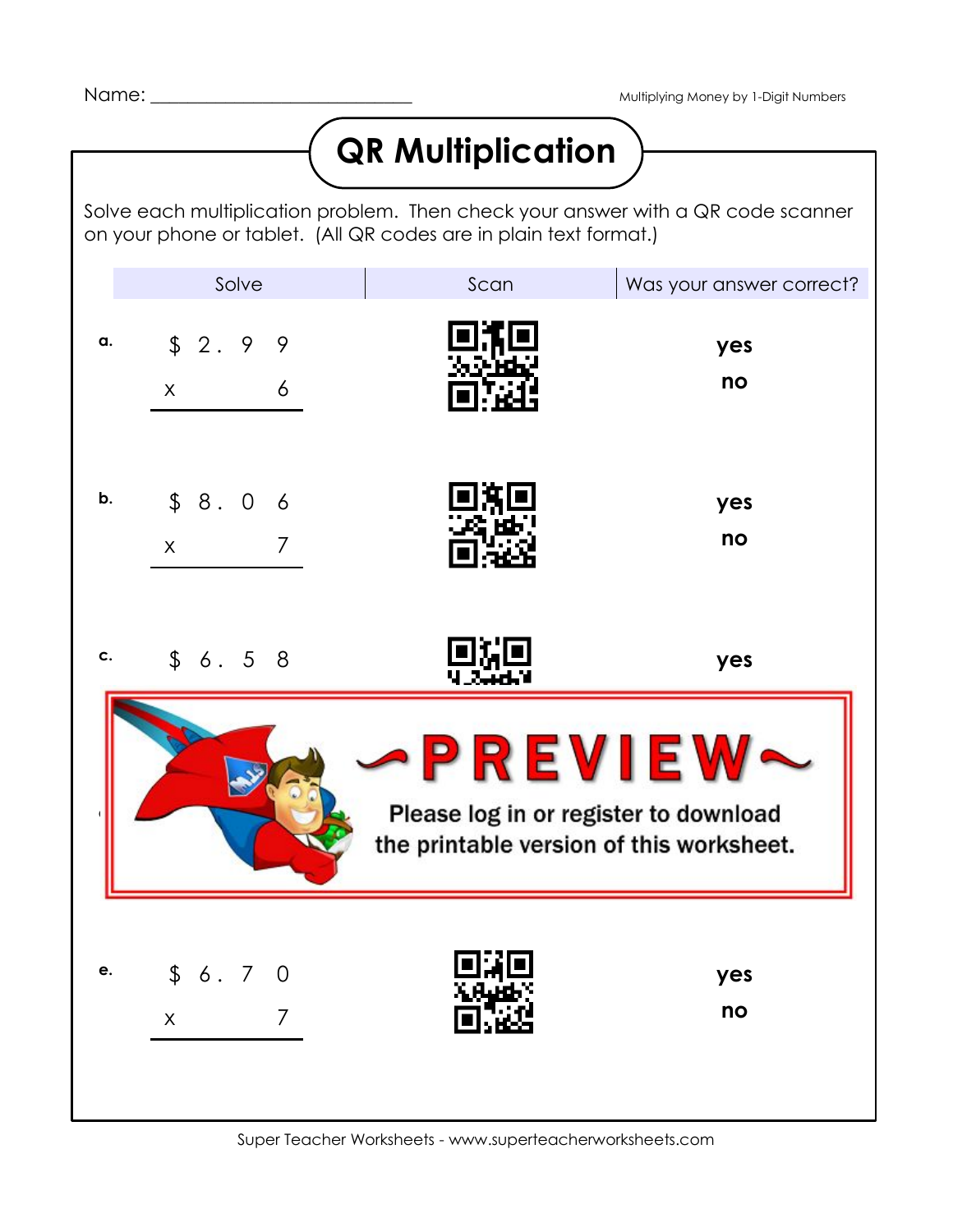## **ANSWER KEY**

## **QR Multiplication**

Solve each multiplication problem. Then check your answer with a QR code scanner on your phone or tablet. (All QR codes are in plain text format.)